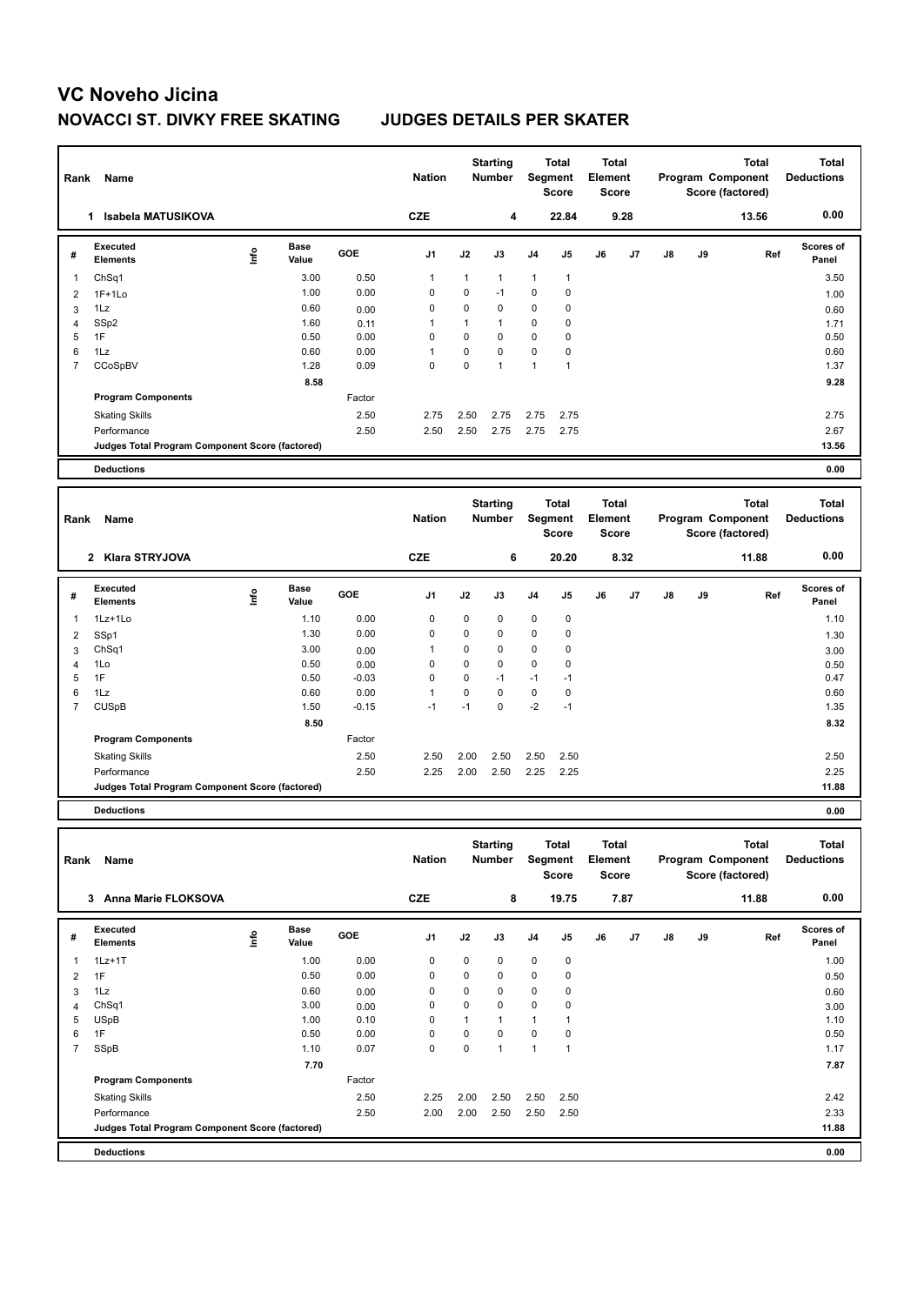| Rank | Name                                            |      |                      |            | <b>Nation</b>  |      | <b>Starting</b><br><b>Number</b> | Segment        | Total<br><b>Score</b> | Total<br>Element<br><b>Score</b> |      |               |    | <b>Total</b><br>Program Component<br>Score (factored) | Total<br><b>Deductions</b> |
|------|-------------------------------------------------|------|----------------------|------------|----------------|------|----------------------------------|----------------|-----------------------|----------------------------------|------|---------------|----|-------------------------------------------------------|----------------------------|
|      | 4 Amalie MERTHA                                 |      |                      |            | <b>CZE</b>     |      | 11                               |                | 19.44                 |                                  | 8.18 |               |    | 11.26                                                 | 0.00                       |
| #    | Executed<br><b>Elements</b>                     | ١nt٥ | <b>Base</b><br>Value | <b>GOE</b> | J <sub>1</sub> | J2   | J3                               | J <sub>4</sub> | J <sub>5</sub>        | J6                               | J7   | $\mathsf{J}8$ | J9 | Ref                                                   | <b>Scores of</b><br>Panel  |
| 1    | $1F+1Lo$                                        |      | 1.00                 | 0.00       | 0              | 0    | $\mathbf 0$                      | $\mathbf 0$    | 0                     |                                  |      |               |    |                                                       | 1.00                       |
| 2    | 1Lz!                                            |      | 0.60                 | $-0.06$    | $-1$           | $-1$ | $-1$                             | $-1$           | $-1$                  |                                  |      |               |    |                                                       | 0.54                       |
| 3    | <b>USpB</b>                                     |      | 1.00                 | 0.00       | $-1$           | 0    | $\mathbf 0$                      | $\mathbf 0$    | 0                     |                                  |      |               |    |                                                       | 1.00                       |
| 4    | Ch <sub>Sq1</sub>                               |      | 3.00                 | 0.00       | 0              | 0    | $\mathbf 0$                      | $\mathbf 0$    | 0                     |                                  |      |               |    |                                                       | 3.00                       |
| 5    | SSp2                                            |      | 1.60                 | 0.00       | 0              | 0    | $\mathbf 0$                      | $\mathbf 0$    | 0                     |                                  |      |               |    |                                                       | 1.60                       |
| 6    | 1Lz!                                            |      | 0.60                 | $-0.06$    | $-1$           | $-1$ | $-1$                             | $-1$           | $-1$                  |                                  |      |               |    |                                                       | 0.54                       |
| 7    | 1F                                              |      | 0.50                 | 0.00       | $-1$           | 0    | $\mathbf 0$                      | $\mathbf 0$    | 0                     |                                  |      |               |    |                                                       | 0.50                       |
|      |                                                 |      | 8.30                 |            |                |      |                                  |                |                       |                                  |      |               |    |                                                       | 8.18                       |
|      | <b>Program Components</b>                       |      |                      | Factor     |                |      |                                  |                |                       |                                  |      |               |    |                                                       |                            |
|      | <b>Skating Skills</b>                           |      |                      | 2.50       | 2.25           | 2.00 | 2.25                             | 2.50           | 2.50                  |                                  |      |               |    |                                                       | 2.33                       |
|      | Performance                                     |      |                      | 2.50       | 2.00           | 2.00 | 2.25                             | 2.50           | 2.25                  |                                  |      |               |    |                                                       | 2.17                       |
|      | Judges Total Program Component Score (factored) |      |                      |            |                |      |                                  |                |                       |                                  |      |               |    |                                                       | 11.26                      |
|      | <b>Deductions</b>                               |      |                      |            |                |      |                                  |                |                       |                                  |      |               |    |                                                       | 0.00                       |

! Not clear edge

| Rank | Name                                            |      |                      |            | <b>Nation</b>  |                | <b>Starting</b><br><b>Number</b> | Segment        | <b>Total</b><br><b>Score</b> | <b>Total</b><br>Element<br><b>Score</b> |      |               |    | <b>Total</b><br>Program Component<br>Score (factored) | <b>Total</b><br><b>Deductions</b> |
|------|-------------------------------------------------|------|----------------------|------------|----------------|----------------|----------------------------------|----------------|------------------------------|-----------------------------------------|------|---------------|----|-------------------------------------------------------|-----------------------------------|
|      | 5 Pavla ZIZKOVA                                 |      |                      |            | <b>CZE</b>     |                | 12                               |                | 19.27                        |                                         | 7.39 |               |    | 11.88                                                 | 0.00                              |
| #    | Executed<br><b>Elements</b>                     | ١nfo | <b>Base</b><br>Value | <b>GOE</b> | J <sub>1</sub> | J2             | J3                               | J <sub>4</sub> | J5                           | J6                                      | J7   | $\mathsf{J}8$ | J9 | Ref                                                   | <b>Scores of</b><br>Panel         |
| 1    | $1Fe+1T$                                        | e    | 0.80                 | $-0.09$    | $-2$           | $-3$           | $-3$                             | $-2$           | $-2$                         |                                         |      |               |    |                                                       | 0.71                              |
| 2    | 1Lz                                             |      | 0.60                 | 0.00       | 0              | 0              | 0                                | 0              | 0                            |                                         |      |               |    |                                                       | 0.60                              |
| 3    | <b>USpB</b>                                     |      | 1.00                 | $-0.10$    | $\mathbf 0$    | $-2$           | $-1$                             | $-1$           | $-1$                         |                                         |      |               |    |                                                       | 0.90                              |
| 4    | Ch <sub>Sq1</sub>                               |      | 3.00                 | 0.17       | $\overline{1}$ | $\overline{1}$ | 0                                | 0              | 0                            |                                         |      |               |    |                                                       | 3.17                              |
| 5    | 1Lz                                             |      | 0.60                 | 0.00       | 0              |                | 0                                | 0              | 0                            |                                         |      |               |    |                                                       | 0.60                              |
| 6    | 1Fe                                             | e    | 0.40                 | $-0.09$    | $-2$           | $-2$           | $-3$                             | $-2$           | $-3$                         |                                         |      |               |    |                                                       | 0.31                              |
| 7    | SSpB                                            |      | 1.10                 | 0.00       | 0              | 0              | 0                                | 0              | 1                            |                                         |      |               |    |                                                       | 1.10                              |
|      |                                                 |      | 7.50                 |            |                |                |                                  |                |                              |                                         |      |               |    |                                                       | 7.39                              |
|      | <b>Program Components</b>                       |      |                      | Factor     |                |                |                                  |                |                              |                                         |      |               |    |                                                       |                                   |
|      | <b>Skating Skills</b>                           |      |                      | 2.50       | 2.25           | 2.25           | 2.50                             | 2.50           | 2.50                         |                                         |      |               |    |                                                       | 2.42                              |
|      | Performance                                     |      |                      | 2.50       | 2.25           | 2.25           | 2.25                             | 2.50           | 2.50                         |                                         |      |               |    |                                                       | 2.33                              |
|      | Judges Total Program Component Score (factored) |      |                      |            |                |                |                                  |                |                              |                                         |      |               |    |                                                       | 11.88                             |
|      | <b>Deductions</b>                               |      |                      |            |                |                |                                  |                |                              |                                         |      |               |    |                                                       | 0.00                              |

e Wrong edge

| Rank           | Name                                            |   |                      |            | <b>Nation</b>            |          | <b>Starting</b><br><b>Number</b> | Segment        | <b>Total</b><br><b>Score</b> | <b>Total</b><br>Element<br><b>Score</b> |      |               |    | <b>Total</b><br>Program Component<br>Score (factored) | <b>Total</b><br><b>Deductions</b> |
|----------------|-------------------------------------------------|---|----------------------|------------|--------------------------|----------|----------------------------------|----------------|------------------------------|-----------------------------------------|------|---------------|----|-------------------------------------------------------|-----------------------------------|
|                | Keila SEDLMAJER<br>6                            |   |                      |            | <b>CZE</b>               |          | 1                                |                | 19.17                        |                                         | 7.07 |               |    | 12.10                                                 | 0.00                              |
| #              | Executed<br><b>Elements</b>                     | ۴ | <b>Base</b><br>Value | <b>GOE</b> | J <sub>1</sub>           | J2       | J3                               | J <sub>4</sub> | J5                           | J6                                      | J7   | $\mathsf{J}8$ | J9 | Ref                                                   | <b>Scores of</b><br>Panel         |
| 1              | $1F+1T$                                         |   | 0.90                 | 0.00       | $\mathbf 0$              | $\Omega$ | $\mathbf 0$                      | $\mathbf 0$    | $\mathbf 0$                  |                                         |      |               |    |                                                       | 0.90                              |
| 2              | 1F                                              |   | 0.50                 | 0.00       | $\mathbf 0$              | 0        | 0                                | $\mathbf 0$    | 0                            |                                         |      |               |    |                                                       | 0.50                              |
| 3              | SSp1                                            |   | 1.30                 | $-0.04$    | $-1$                     | $-1$     | 0                                | $\mathbf 0$    | 0                            |                                         |      |               |    |                                                       | 1.26                              |
| 4              | 1Lz                                             |   | 0.60                 | $-0.06$    | 0                        | $-1$     | $-1$                             | $-1$           | $-1$                         |                                         |      |               |    |                                                       | 0.54                              |
| 5              | CoSp                                            |   | 0.00                 | 0.00       | $\overline{\phantom{a}}$ |          |                                  | ٠              |                              |                                         |      |               |    |                                                       | 0.00                              |
| 6              | Ch <sub>Sq1</sub>                               |   | 3.00                 | 0.33       | 0                        |          | 1                                | 0              | 1                            |                                         |      |               |    |                                                       | 3.33                              |
| $\overline{7}$ | 1Lz                                             |   | 0.60                 | $-0.06$    | $-1$                     | 0        | $-1$                             | $-1$           | $-2$                         |                                         |      |               |    |                                                       | 0.54                              |
|                |                                                 |   | 6.90                 |            |                          |          |                                  |                |                              |                                         |      |               |    |                                                       | 7.07                              |
|                | <b>Program Components</b>                       |   |                      | Factor     |                          |          |                                  |                |                              |                                         |      |               |    |                                                       |                                   |
|                | <b>Skating Skills</b>                           |   |                      | 2.50       | 2.00                     | 2.25     | 2.50                             | 2.50           | 2.50                         |                                         |      |               |    |                                                       | 2.42                              |
|                | Performance                                     |   |                      | 2.50       | 2.00                     | 2.25     | 2.50                             | 2.50           | 2.50                         |                                         |      |               |    |                                                       | 2.42                              |
|                | Judges Total Program Component Score (factored) |   |                      |            |                          |          |                                  |                |                              |                                         |      |               |    |                                                       | 12.10                             |
|                | <b>Deductions</b>                               |   |                      |            |                          |          |                                  |                |                              |                                         |      |               |    |                                                       | 0.00                              |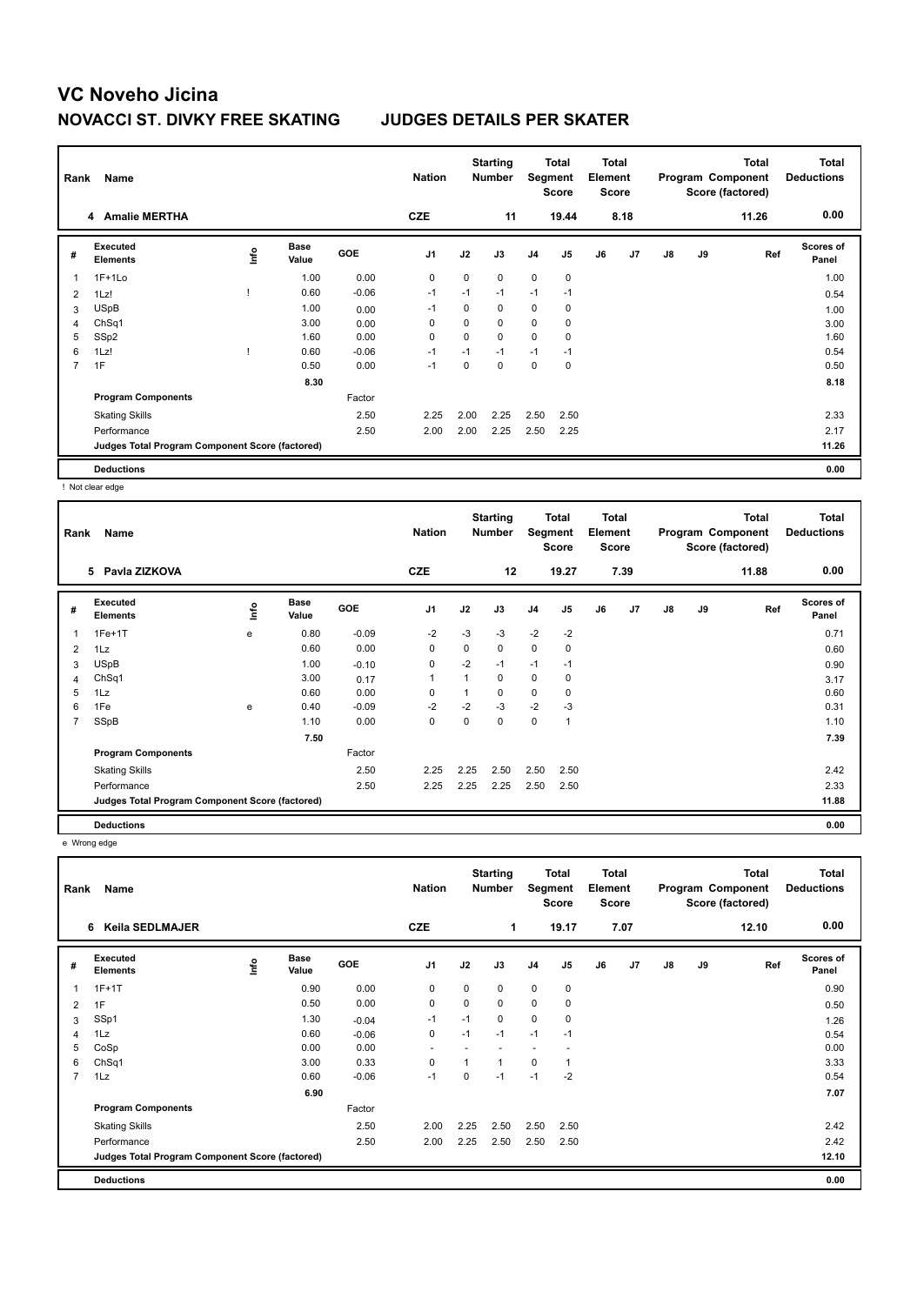| Rank | Name                                            |    |                      |         | <b>Nation</b>  |      | <b>Starting</b><br><b>Number</b> | Segment                  | Total<br><b>Score</b> | <b>Total</b><br>Element<br><b>Score</b> |      |               |    | Total<br>Program Component<br>Score (factored) | <b>Total</b><br><b>Deductions</b> |
|------|-------------------------------------------------|----|----------------------|---------|----------------|------|----------------------------------|--------------------------|-----------------------|-----------------------------------------|------|---------------|----|------------------------------------------------|-----------------------------------|
|      | Lara Sofie ODLOZILIKOVA<br>7                    |    |                      |         | <b>CZE</b>     |      | 5                                |                          | 17.33                 |                                         | 5.95 |               |    | 11.88                                          | $-0.50$                           |
| #    | Executed<br><b>Elements</b>                     | ۴ů | <b>Base</b><br>Value | GOE     | J <sub>1</sub> | J2   | J3                               | J <sub>4</sub>           | J <sub>5</sub>        | J6                                      | J7   | $\mathsf{J}8$ | J9 | Ref                                            | <b>Scores of</b><br>Panel         |
|      | 1Lz!                                            |    | 0.60                 | $-0.06$ | $-1$           | $-1$ | $-1$                             | $-1$                     | $-1$                  |                                         |      |               |    |                                                | 0.54                              |
| 2    | <b>USpB</b>                                     |    | 1.00                 | $-0.23$ | $-3$           | $-3$ | $-3$                             | $-1$                     | $-1$                  |                                         |      |               |    |                                                | 0.77                              |
| 3    | 1F                                              |    | 0.50                 | $-0.13$ | $-2$           | $-2$ | $-3$                             | $-3$                     | -3                    |                                         |      |               |    |                                                | 0.37                              |
| 4    | ChSq1                                           |    | 3.00                 | 0.17    | $\overline{1}$ | 0    | $\mathbf 0$                      | $\mathbf 0$              |                       |                                         |      |               |    |                                                | 3.17                              |
| 5    | SSp                                             |    | 0.00                 | 0.00    |                | ٠    |                                  | $\overline{\phantom{a}}$ | ٠                     |                                         |      |               |    |                                                | 0.00                              |
| 6    | 1Lz                                             |    | 0.60                 | 0.00    | 0              | 0    | $-1$                             | 0                        | 0                     |                                         |      |               |    |                                                | 0.60                              |
| 7    | 1F                                              |    | 0.50                 | 0.00    | 0              | 0    | 0                                | 0                        | 0                     |                                         |      |               |    |                                                | 0.50                              |
|      |                                                 |    | 6.20                 |         |                |      |                                  |                          |                       |                                         |      |               |    |                                                | 5.95                              |
|      | <b>Program Components</b>                       |    |                      | Factor  |                |      |                                  |                          |                       |                                         |      |               |    |                                                |                                   |
|      | <b>Skating Skills</b>                           |    |                      | 2.50    | 2.25           | 2.25 | 2.25                             | 2.50                     | 2.50                  |                                         |      |               |    |                                                | 2.33                              |
|      | Performance                                     |    |                      | 2.50    | 2.00           | 2.50 | 2.25                             | 2.50                     | 2.50                  |                                         |      |               |    |                                                | 2.42                              |
|      | Judges Total Program Component Score (factored) |    |                      |         |                |      |                                  |                          |                       |                                         |      |               |    |                                                | 11.88                             |
|      | <b>Deductions</b>                               |    | Falls:               | $-0.50$ |                |      |                                  |                          |                       |                                         |      |               |    |                                                | $-0.50$                           |

! Not clear edge

| Rank           | Name                                            |      |               |         | <b>Nation</b>  |          | <b>Starting</b><br><b>Number</b> | Segment     | Total<br><b>Score</b> | <b>Total</b><br>Element<br><b>Score</b> |      |    |    | <b>Total</b><br>Program Component<br>Score (factored) | <b>Total</b><br><b>Deductions</b><br>$-0.50$ |
|----------------|-------------------------------------------------|------|---------------|---------|----------------|----------|----------------------------------|-------------|-----------------------|-----------------------------------------|------|----|----|-------------------------------------------------------|----------------------------------------------|
|                | 8 Sara JUNKOVA                                  |      |               |         | <b>CZE</b>     |          | 7                                |             | 16.51                 |                                         | 6.38 |    |    | 10.63                                                 |                                              |
| #              | Executed<br><b>Elements</b>                     | ١nfo | Base<br>Value | GOE     | J <sub>1</sub> | J2       | J3                               | J4          | J <sub>5</sub>        | J6                                      | J7   | J8 | J9 | Ref                                                   | Scores of<br>Panel                           |
| 1              | SSp                                             |      | 0.00          | 0.00    |                |          |                                  |             |                       |                                         |      |    |    |                                                       | 0.00                                         |
| 2              | Ch <sub>Sq1</sub>                               |      | 3.00          | 0.00    | $-1$           | $\Omega$ | 0                                | 0           |                       |                                         |      |    |    |                                                       | 3.00                                         |
| 3              | 1Lo                                             |      | 0.50          | 0.00    | 0              | 0        | 0                                | $\mathbf 0$ | 0                     |                                         |      |    |    |                                                       | 0.50                                         |
| 4              | $1F+1Lo$                                        |      | 1.00          | 0.00    | 0              | $\Omega$ | 0                                | $\mathbf 0$ | 0                     |                                         |      |    |    |                                                       | 1.00                                         |
| 5              | 1S                                              |      | 0.40          | 0.00    | 0              | 0        | 0                                | 0           | 0                     |                                         |      |    |    |                                                       | 0.40                                         |
| 6              | 1F                                              |      | 0.50          | $-0.02$ | 0              | $-1$     | 0                                | $\mathbf 0$ | $-1$                  |                                         |      |    |    |                                                       | 0.48                                         |
| $\overline{7}$ | <b>USpB</b>                                     |      | 1.00          | 0.00    | 0              | 0        | 0                                | 0           | 0                     |                                         |      |    |    |                                                       | 1.00                                         |
|                |                                                 |      | 6.40          |         |                |          |                                  |             |                       |                                         |      |    |    |                                                       | 6.38                                         |
|                | <b>Program Components</b>                       |      |               | Factor  |                |          |                                  |             |                       |                                         |      |    |    |                                                       |                                              |
|                | <b>Skating Skills</b>                           |      |               | 2.50    | 1.50           | 2.00     | 2.25                             | 2.25        | 2.25                  |                                         |      |    |    |                                                       | 2.17                                         |
|                | Performance                                     |      |               | 2.50    | 1.25           | 2.00     | 2.25                             | 2.25        | 2.00                  |                                         |      |    |    |                                                       | 2.08                                         |
|                | Judges Total Program Component Score (factored) |      |               |         |                |          |                                  |             |                       |                                         |      |    |    |                                                       | 10.63                                        |
|                | <b>Deductions</b>                               |      | Falls:        | $-0.50$ |                |          |                                  |             |                       |                                         |      |    |    |                                                       | $-0.50$                                      |

| Rank           | Name                                            |      |                      |            | <b>Nation</b>  |      | <b>Starting</b><br><b>Number</b> | Segment        | Total<br><b>Score</b> | <b>Total</b><br>Element<br><b>Score</b> |      |               |    | Total<br>Program Component<br>Score (factored) | <b>Total</b><br><b>Deductions</b> |
|----------------|-------------------------------------------------|------|----------------------|------------|----------------|------|----------------------------------|----------------|-----------------------|-----------------------------------------|------|---------------|----|------------------------------------------------|-----------------------------------|
|                | <b>Nicolette KORENEK</b><br>9                   |      |                      |            | <b>CZE</b>     |      | 3                                |                | 14.28                 |                                         | 6.25 |               |    | 8.53                                           | $-0.50$                           |
| #              | Executed<br><b>Elements</b>                     | Info | <b>Base</b><br>Value | <b>GOE</b> | J <sub>1</sub> | J2   | J3                               | J <sub>4</sub> | J <sub>5</sub>        | J6                                      | J7   | $\mathsf{J}8$ | J9 | Ref                                            | <b>Scores of</b><br>Panel         |
|                | 1S                                              |      | 0.40                 | 0.00       | 0              | 0    | $\mathbf 0$                      | 0              | $\pmb{0}$             |                                         |      |               |    |                                                | 0.40                              |
| 2              | <b>USpB</b>                                     |      | 1.00                 | 0.00       | 0              | 0    | $-1$                             | 0              | 0                     |                                         |      |               |    |                                                | 1.00                              |
| 3              | 1Lo                                             |      | 0.50                 | 0.00       | 0              | 0    | $\mathbf 0$                      | 0              | 0                     |                                         |      |               |    |                                                | 0.50                              |
| 4              | 1S                                              |      | 0.40                 | 0.00       | 0              | 0    | 0                                | 0              | 0                     |                                         |      |               |    |                                                | 0.40                              |
| 5              | ChSq1                                           |      | 3.00                 | $-0.50$    | -1             | $-1$ | $-1$                             | 0              | $-1$                  |                                         |      |               |    |                                                | 2.50                              |
| 6              | 1Lo                                             |      | 0.50                 | 0.00       | 0              | 0    | $\mathbf 0$                      | 0              | 0                     |                                         |      |               |    |                                                | 0.50                              |
| $\overline{7}$ | SSpB                                            |      | 1.10                 | $-0.15$    | $-1$           | 0    | $-1$                             | $-3$           | $-2$                  |                                         |      |               |    |                                                | 0.95                              |
|                |                                                 |      | 6.90                 |            |                |      |                                  |                |                       |                                         |      |               |    |                                                | 6.25                              |
|                | <b>Program Components</b>                       |      |                      | Factor     |                |      |                                  |                |                       |                                         |      |               |    |                                                |                                   |
|                | <b>Skating Skills</b>                           |      |                      | 2.50       | 1.50           | 2.00 | 2.00                             | 1.75           | 1.75                  |                                         |      |               |    |                                                | 1.83                              |
|                | Performance                                     |      |                      | 2.50       | 1.25           | 2.00 | 1.75                             | 1.50           | 1.50                  |                                         |      |               |    |                                                | 1.58                              |
|                | Judges Total Program Component Score (factored) |      |                      |            |                |      |                                  |                |                       |                                         |      |               |    |                                                | 8.53                              |
|                | <b>Deductions</b>                               |      | Falls:               | $-0.50$    |                |      |                                  |                |                       |                                         |      |               |    |                                                | $-0.50$                           |